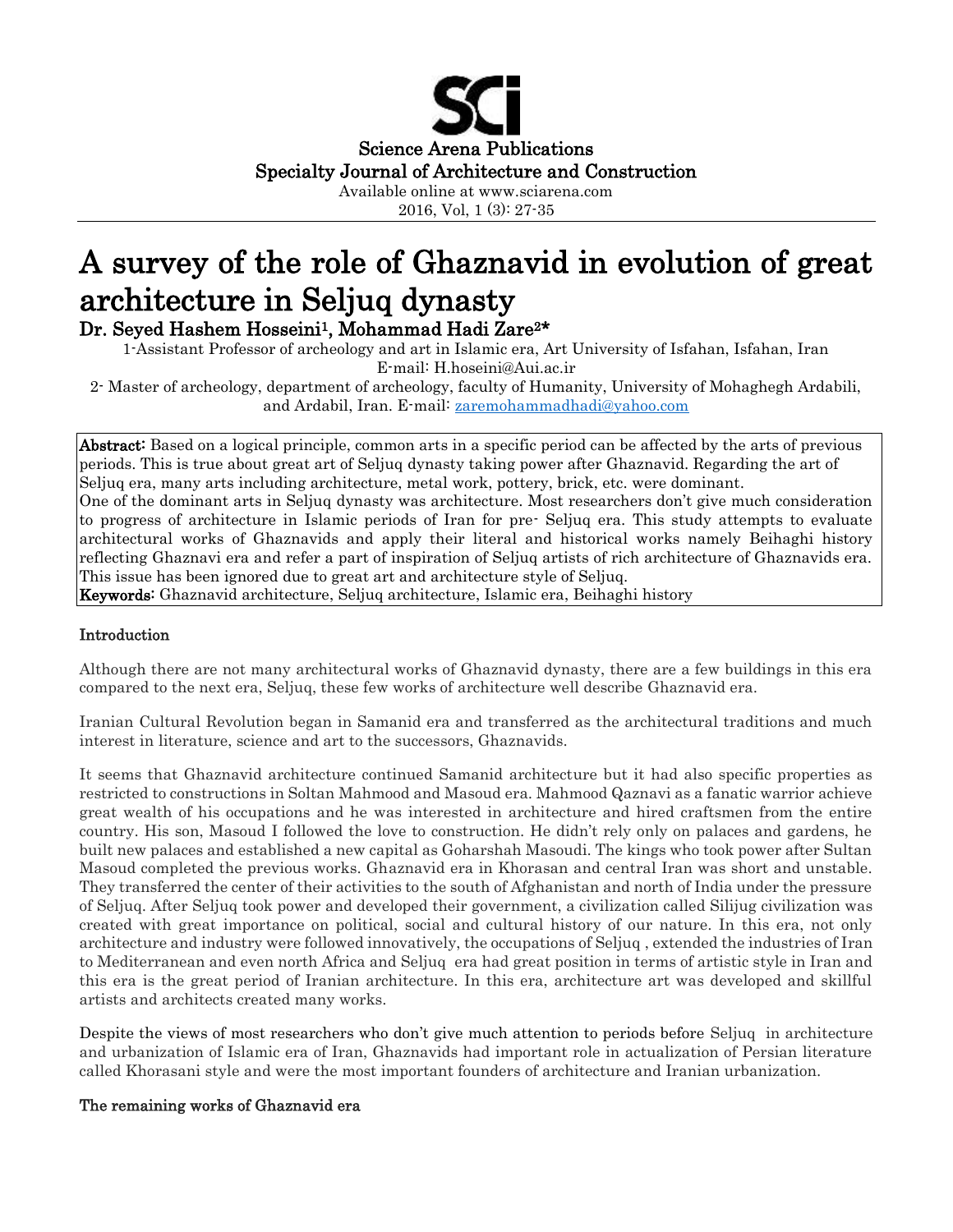The only work of Ghaznavid era architecture in Iran country (Kiani, 206, 328) is the buildings of Sangbast. Sangbast is a village in Mashhad region of Khorasan in the distance 22 miles of south east of Mashhad beside the main road of Harat (staffs of ministry of war of England, 2001, 569). In a short distance of village, there was an extensive and important ancient yard as the remaining of Sangbast. The oldest building in Sangbast was a big and important Ribat. According to valid historical books, Ribat was built by Arsalan Jazeb, king of Tus in Mahmood Ghaznavi era and he was buried in the same Ribat (Libaf Khaniki, 1999, 43). The second building in Sangbast was the grave of Arsalan Jazeb (Figure 3). Soil and brick masses are beside the grave of Arsalan Jazeb as the remaining of famous Ribat of Sangbast (Labaf Khaniki, 1999, 43). Another building is Ayaz Minaret or Arsalan Jazeb. This minaret is made of brick and some attribute it to Arsalan Jazeb and others to Sultan Mahmood Qaznavi and he was interested in his slave, Ayaz and it was named after him (Kiani, 2006, 328).

Other works of Ghaznavid era are Chahe Ribat. This building is in 66km of east of Mashhad in Mashhad-Marv road and it is one of the best examples of architecture of Caravansary as established in Ghaznavid era (Figure 2). According to historians, when Sultan Mahmoud Qhaznavi was regretful of hurting Ferdoosi, great poet of Iran, sent him some gifts to Tus city. The gifts entered the city but the poet was dead and he was buried in the cemetery. The only daughter of Ferdousi didn't receive the gifts and as king soldiers insisted, and his daughter ordered to build Caravansary for passengers of Mashhad. Ribat or Chahe carbansary was built for the memorial of Ferdousi (Kiani , 2007:46).

The main manifestation of Sameri in architecture is found among Lashkari Bazar beside Hirmand River in the southwest of Afganistan between 4-6 Hijri Ghamari (Figure 1). A palace is not an issue here but some series are observed in irregular intervals in the margin of River (Helin Brand, 1998, 484). Lashkari Bazar is composed of a big central square, a wide palace, a wide central yard and some minor yards, a hall inspired by Apadana and Firoozabad palace, a mosque, market and many personal houses of court men and gardens and rivers and springs and all of them make a unit by which its urbanization map is provided already (Ayatollahi, 2001, 226).

### Ghaznavid architecture and its effect on Seljuq architecture

Due to a few architectural works from Ghaznavid era, our recognition of architectural features of this era is low. Beside these works, we should refer to valuable literal and historical work of Ghaznavian era as Beihghi history and it had great role in our recognition to architecture of this period. Based on the remaining works of architecture of Ghaznavid era, we can investigate the architecture of this era better. Beside our recognition of the architecture of this era, we can investigate the major role of Ghaznavid architecture on next architecture, Seljuq.

1- Using Four-Iwan plan

Although Iwan was used before Islam, Iwan was used for the first time in the first century in Nesa Palace and Khaje Mountain but its revised example is observed in Party palace of Ashur. In this palace, beside two Iwans created before in central yard, in second century, two other Iwans were added to central yard making the building as four-Iwan (Firouzmani, 2007, 222).

It should be said that Iwan was not considered by architects in Partian and Sasanid era. With the advent of Islam to Iran, was most common in Islamic buildings and Iwan was used mostly in various plans as one-Iwan, Two-Iwan, and four-Iwan. Four-Iwan was used in most of public and religious places more than other locations and the reason was creating a good symmetry in buildings. The important point here is the exact time of four-Iwan plan in Islamic era? Most researchers attribute the application of four-Iwan plan in Islamic era from Seljuq time and the reason is the numerous works of this era and most of them are built by four-Iwan plan. The important point is that four-Iwan plan is used in the works remaining of pre- Seljuq era, Ghaznaivd. In many important works of Ghaznavid era, Chahe caravansary and Lashkari Bazar palace (Figures 1, 2), both of them applied four-Iwan plan. The construction of these two works was in the era of initial kings of Ghaznavid era, namely Sultan Mahmoud. Using this plan was common from the beginning of Ghaznavian era and the architects on that era were familiar with its features and applied this plan in construction of public building s (Chahe Caravansary) and government buildings (Lashgari Bazar) but as there are not many works in Ghaznavid era, many researchers developed four-Iwan plan from Seljuq era as by mistake.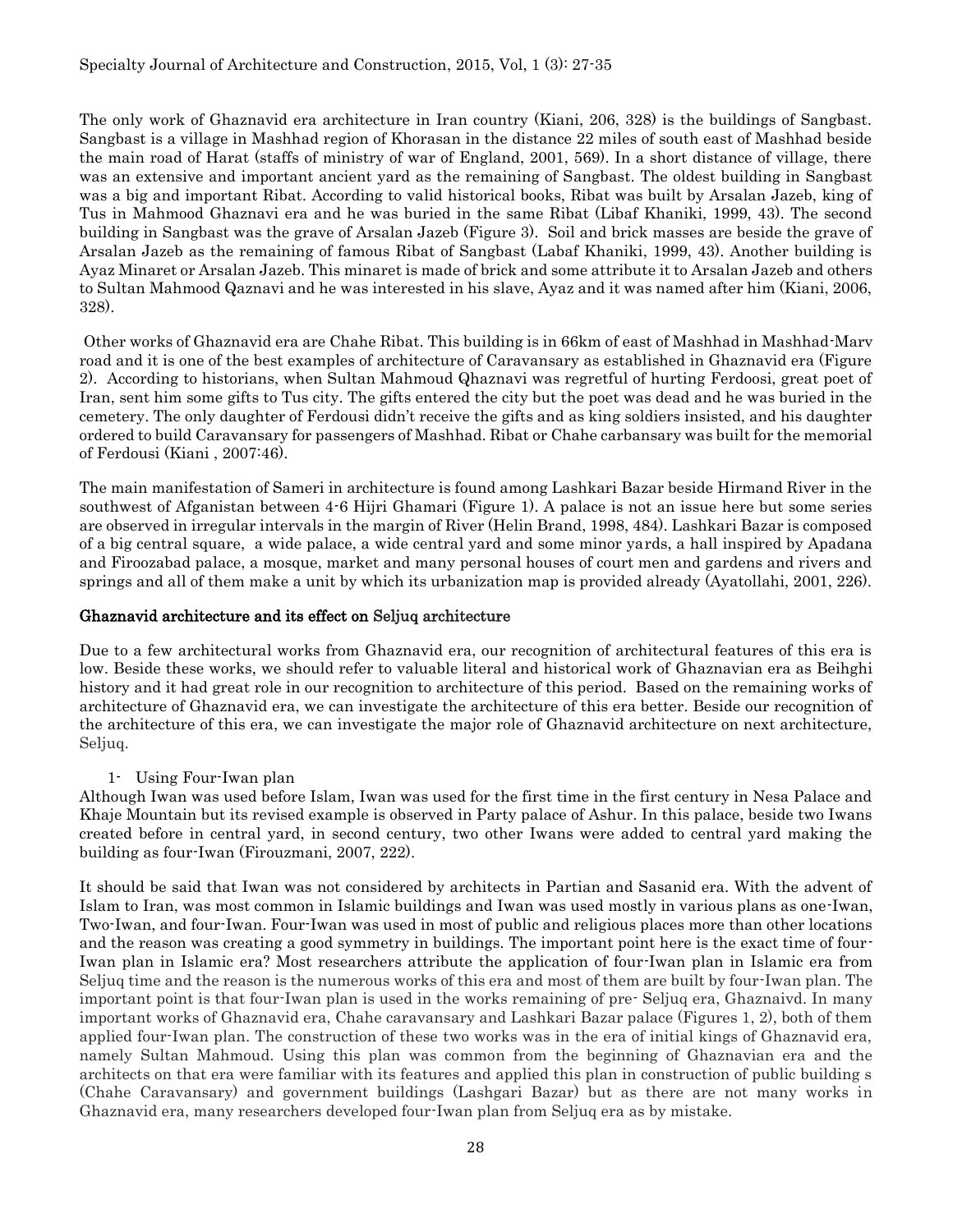

Figure 1- Lashkari Bazar plan (Etinghavezen, Grabar, 2007, 456)

Figure 2- Plan of Chahe Ribat (Kiani, Kilas, 1994, 270).

#### 2- Construction of schools

Evolution of each educational space indicates a type of specialized activity in society and it needs learning definite education with planning. At the beginning of Islam, education was based on oral education and mosques were educational locations (Kiani, 2006, 118).

The construction of schools in Iran was considered from the beginning of Islam and in the early Islamic dynasties. In Seljuk era, Shafei religion had many followers and one of the famous ministers of Seljuk, Khaje Nezamolmolk as followers of Shafei religion established schools to propagate this religion and these schools were called Nezamie. The important point in Nezamie schools was the origin of these buildings. Was Nezamie schools construction planned or the formations of these buildings were special in Seljuk era?

The construction of schools with the features of Nezamie schools before Seljuk, in Ghaznavid was common and this is clarified in history of Beihaghi works.

According to Beihaghi works, some schools were built for great teachers of cities in Ghaznavid era to educate and teach. Ghaznavid kings had great respect to science and knowledge of this school. Teachers were also living in these schools. The greatest information regarding these schools is dedicated to Sultan Mahmoud era. He ordered to establish some schools for great teachers of a family as Tabani in various cities of that time and Beihaghi works refer to construction of two schools in Balkh, Qaznein cities for this family.

One of the schools were in Balkh and Zanbil Bafan and they were built by the order of Sultan Mahmoud for Busadegh Tabani and this great person taught in it (This school was established in Zanbil Bafan area for teaching] (Beihaghi, 2002, 255). Another school in Beihaghi history was located in Qaznein beside one of the gates of city toward Bost. This school was established by the order of Sultan Mahmoud for teaching for Busaleh Tabani [He sent to Qaznein to be an Imam of Buhanife and he was sent in Bostian for teaching] (Beihaghi, 2002, 245). The respect of teachers , namely Tabani family before Sultan Mahmoud was as he sent his minister for the death of one of the teachers :[ His respect was high as he said to Abolabas Esfarayni, the minister to go to the school of this teacher and mourn as he has no child to mourn ](Beihaghi, 2002, 245).

These items show that construction of Nezamie schools in Seljuk era for teachers was used to propagate Shafei religion and completed the schools of Ghaznavid and were affected by the schools of this era, with the difference that in Ghaznavid era, instead of Shafei religion, Hanafi religion was propagated. The construction of Nezamie schools was affected by the schools established with the same aim in Ghaznavid era namely in Sultan Mahmoud era in various cities on that time. Thus, the initial plan of construction of Nezamie schools is in Ghaznavid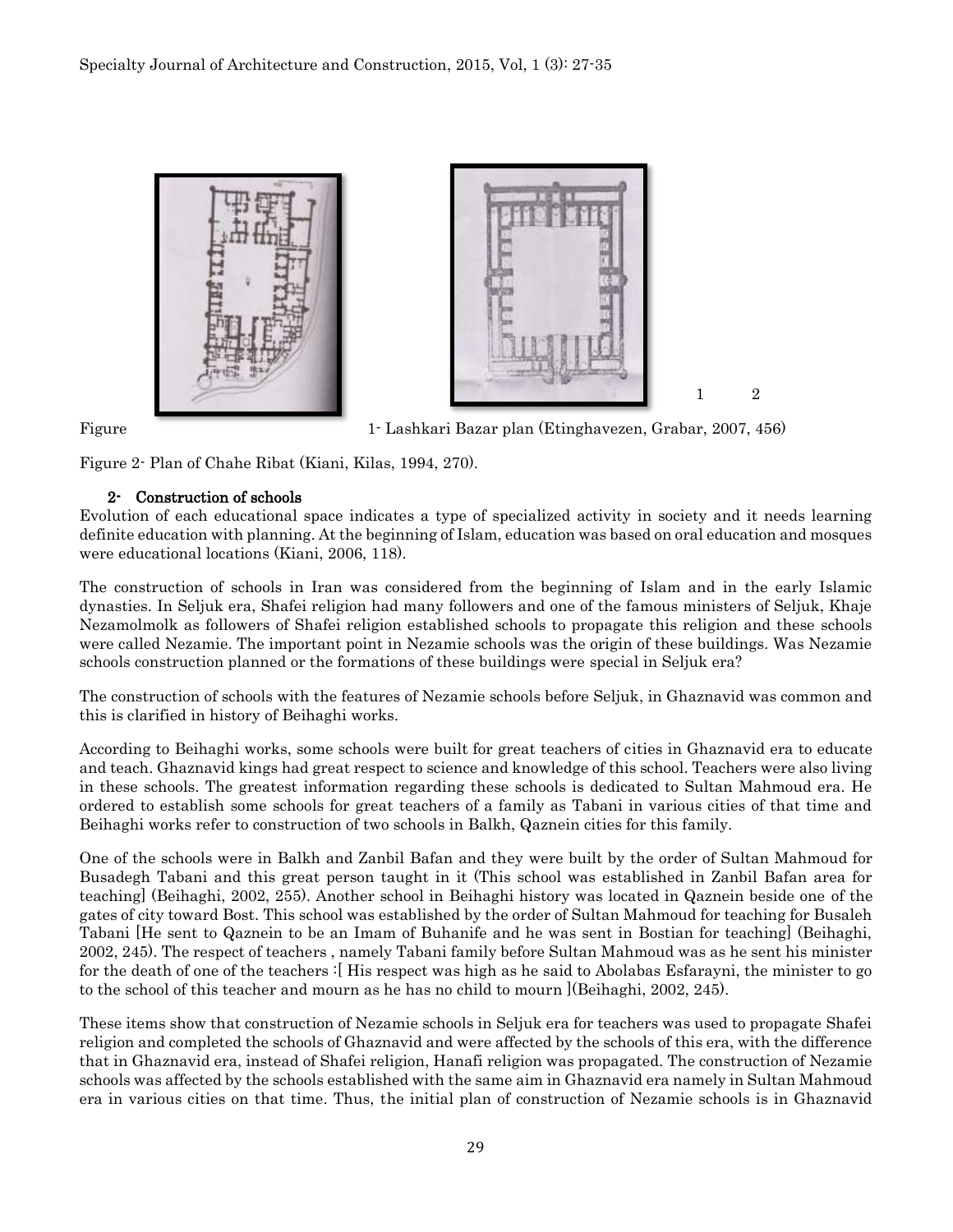schools as there is nothing of buildings of Ghaznavid schools to show this effect, the books of fBeihaghi history clarified many realities.

There are some differences among the schools of two eras and the most important of them are difference in advertising Shafei religion in Nezamie schools of Seljuk era and propagation of Hanafi religion in schools of Ghaznavid era. Also, naming the schools of Ghaznavid era despite Nezamie schools that Seljukian ca lled them based on its supporter, Nezamolmolk as Nezamie, it was named after the teacher name.

Another point in schools of Seljukan and Ghaznavian schools is relationship with the term of school. According to the researchers, the first center as called school was a center established in Togrol era in Neishabour city (Hatam, 2011:76). This issue showed that the term school was used as a place for learning knowledge for the first time in Seljukian era and it is not true.

Regarding the school established in Neishabour in Toqrol era, Naserkhosro in a trip to Neishabour saw the school as under construction and referred to it in his trip log (Naserkhosro, 1984, 3). Its basis is planned in Ghaznavid era and its final stages were completed in Toqrol era. Although we cannot discuss about this issue vividl, Neishabour is one of the important cities in Ghaznavid era and its kings established many buildings in the city and at the beginning of Toqrol era, Neishabour was occupied by him but Sultan Masoud Ghaznavi released this city of Seljukian.

Regarding the use of the term school for the first time in Seljukian era, writing of Beihaghi history rejects this issues. In this book, the term school is used regarding construction of schools for the teachers of this era. This issue shows that the term school was common regarding the education locations in Ghaznavid era and it was not used for the first time in Seljuk era:[ Go to the school of this teacher and mourn for him as there is no child to mourn [ Beihaghi, 2002:245].

#### 3- Wide application of dome

Like Iwan, using dome refers to pre-Islam era to Sasanid era. In Sassanid era, this architecture element was used mostly in buildings namely chartaqi. With the advent of Islam, dome was accepted as an architectural element since pre-Islam era and it entered Islamic architecture buildings. Religious buildings as mosques and tombs had great share in its application. Although there are not many works from the beginning of Islam, to investigate this issue whether dome was used from the beginning of Islam in Islamic buildings nor not? We can say dome was used as an architectural element in Islamic era since Seljukian era. This issue is not true, as in a few of works of periods before Seljukian, Samanian and Ghaznavian, wide use of dome is seen in buildings.

This issue is true not only in Arsalan Jazeb tomb as the only work of Ghaznavid era with dome (Figure 3), the history of Beihaghi supports it. In one of the stories, Beihaghi referred to some peacocks in a region as Zamin Davar and these peacocks were bringing child inside domes of houses [In a dome, some peacocks had children]( Beihaghi, 2002, 166).



This issue shows that some of the houses of Ghaznavid era had dome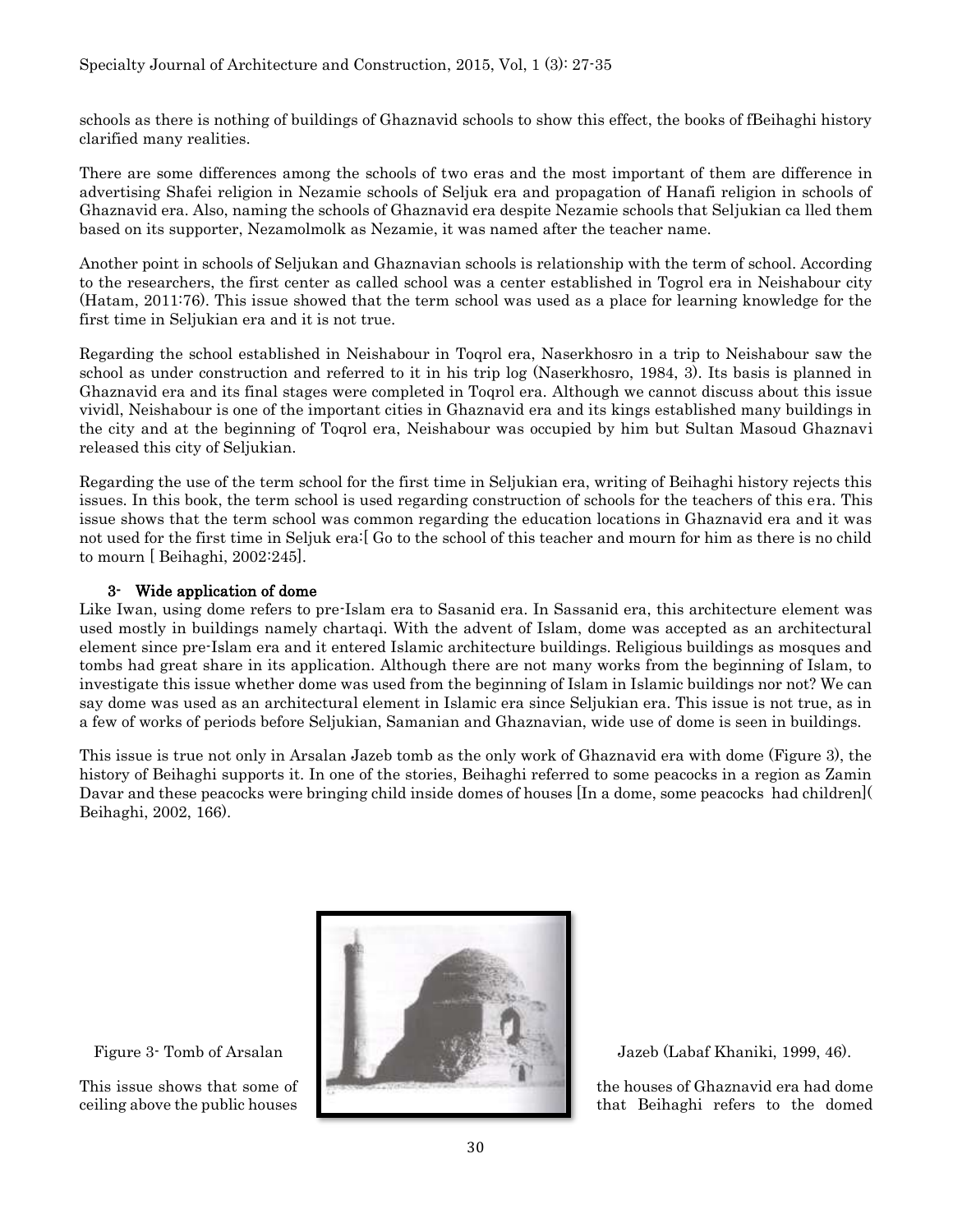ceiling of them. Inside the gardens of this era, beside some Kiosk, there were some houses for various seasons of year and these houses were called after the relevant season as winter or summer houses. Beihaghi in Kiosks of Sultan Masoud in Qaznein referred to the domed ceiling of winter house [There was a winter house and dome on its left side] (Beihaghi 2002, 724). This issue is generalized to other similar houses.

The researches show that most of kiosks of Ghaznavid era are built in two floors and we cannot say the ceiling of Kiosks of this era was dome form but using dome in public houses and in the houses around kiosks of this era for various seasons of year showed wide use of dome in the buildings of this era. Although dome was used for the first time in Sassanid era, it is not true that Seljukian were inspired by Sassanid era to use domes in their buildings. In recognized dome buildings of Sassanid era, transition of square form of building to circle one was fulfilled by curved surfaces (Godar, 2011, 94). In the dome of tomb of Arsalan Jazeb in Sang Bost, in chapiresasi, after Gushesazi, octagonal was turned into circle by Zhaghs and this was an advance form of Chapiresasi and it shows that this technique was not in primary stage (PIrnia, 2011, 173).

This issue showed the wide progress of dome in Ghaznavid era and with its interior decorations as brick work under dome is performed as Khofte and Raste. Most of Sasanid buildings are located in South West of Iran, a part of Iran less dominant under Seljuk dynasty, thus, the effect of Sassanid buildings on Seljuk works was decreased but central parts of Iran and namely great Khorasan in Ghaznavid era were the first parts under the dominance of Seljukian. Thus, the effect of Ghaznavid architecture on Seljuk works as general and partial was much more than the Sasanid architecture effect.

#### 4-Using minaret in buildings

Despite most of archeologists as Professor Godar who believed that Minaret was innovated by Arabs (Kiani, 2006, 326), Minaret is one of the buildings as independent in pre-Islam era. Beside roads of Iran namely in desert and forest trees, tall buildings as Minaret are found observed from a long distance. These buildings were built at first to guide passengers as most of them are turned in to tomb (Pirnia, 2011, 494) and sometimes it is a memorial building.

In Islamic era, Minaret had different applications. In addition, some applications as guiding Minaret and memorial building, the most important application of Minaret in Islam era were a decorative factor in religious buildings. In Islamic era, there were a few religious buildings as tombs, schools and namely mosques in which Minaret was not used to decorate building. The position of Minaret in Islamic era namely in mosques was different in various governments. Sometimes it was located above entrance Iwan to main Shabistan of mosque and sometimes the entrance door of mosques was decorated with Minaret. Sometimes, it was located in a short distance of mosques and sometimes it was beside entrance Iwan to the main entrance of Shabistan and not above it. Thus, a definite location is not found for it.

These items show that in Islamic era, Minaret was used to decorate building compared to pre-Islam era but other applications as guiding Minaret and memorial building was considered in Islam era. One of the Islamic governments giving much importance to Minaret in the buildings is Seljuk dynasty. In this era, Minaret was used considerably in buildings but the application of Minaret as a memorial building was mostly considered.

In different cities of Seljuk namely in their capital, Isfahan, there were many Minarets and most of them were memorial and their manufacturers established them for various goals as memorial of themselves and their families. Ghaznavid era considered Minaret as a memorial before Seljuk dynasty. Some of the Minarets were used not only to Say Azan for prayers, but also as memorial for the victory of Islam (Brand, 2004, 76). Famous brick towers of Ghaznavid in Ghaznein showed the stability of brick building and it was also transferred to other areas in Iran (Hatam, 2004, 173). There are some Minarets of Ghaznavid era and they show that Ghaznavid kings were interested to establish Minaret as memorial and they viewed it less as decorative building. The major decorative factor in Minarets of this era is an inscription of brick and the building itself was made by it. This issue showed that brick had the main role in Minaret in Ghaznavid era. The only Minarets of Ghaznavid era with decorations except Brick are Minaret of Sultan Masoud and Minaret of Bahram Shah in Ghaznein. The Minaret was mostly used as memorial in Ghaznavid era and this was continued in Seljukian era.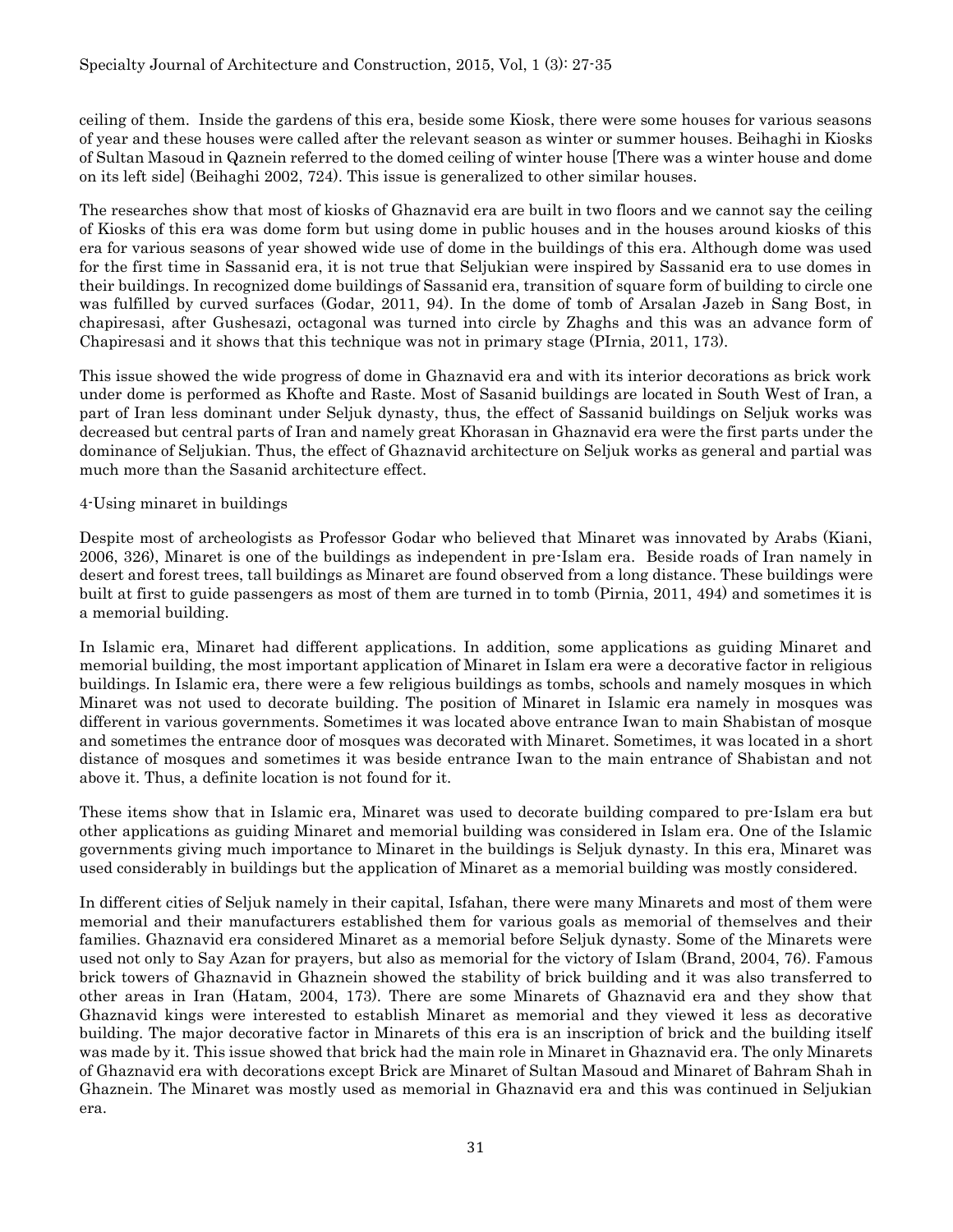Another point regarding Ghaznavid minarets and Siljuk is the similarities between Minarets of Ghaznavid and Seljuk Minarets in terms of location of Minaret and in terms of forms. In addition, in Seljuk era, the building was inspired by Ghaznavid and Minaret was used as memorial and brick was used to construct Minaret as main material and it was most similarity between Minarets of Seljuk and Ghaznavid.

Most of Seljuk Minarets were cylinder form as being narrow from bottom to up. The best example is Minaret of Tarikhane of Damghan and based on Kufi inscription was added with the aid of Bakhtiar Massive Mosque Mohammad to Tarikhane house (Kiani, 2007, 42). The lower part of this Minaret was wide and as we go higher, its width is decreased. The plan of this Minaret is compared to Minarets of Sultan Masoud III and Minaret of Bahram Ghaznavid in Ghaznein (Figure 4, 5). These Minarets had wide lower part than its upper part and as we go higher, it becomes narrow. The Minarets of Sultan Masoud III and Bahram Shah Ghaznavid were older than Seljuk Minarets. This form of Minaret of Ghaznavid was transferred to Seljuk. An important point in forms in Seljuk Minarets and their imitation of Ghaznavid Minarets, we can refer to the bases of Minarets. The basis of some of Minarets of Ghaznavid namely Ghaznein Minarets (Sultan Masoud and Bahram Shah Minarets) were octagonal.



Figure 4: Minaret of Masoud Ghaznavi (Brand 2004, 76)

Figure5: - Minaret of Bahram Shah Hill, Grabar, 2007:74

This basic form was used in Seljuk era and namely those in capital, Isfahan and most of them had octagonal basis. One of the most important Minarets is Gar, Chehel Dokhtaran and Sareban Minarets.

The comparison of the location of Minaret is considerable in two government periods. Above using Minaret as memorial as built as single, location of Minaret outside of building and attached to external wall in both periods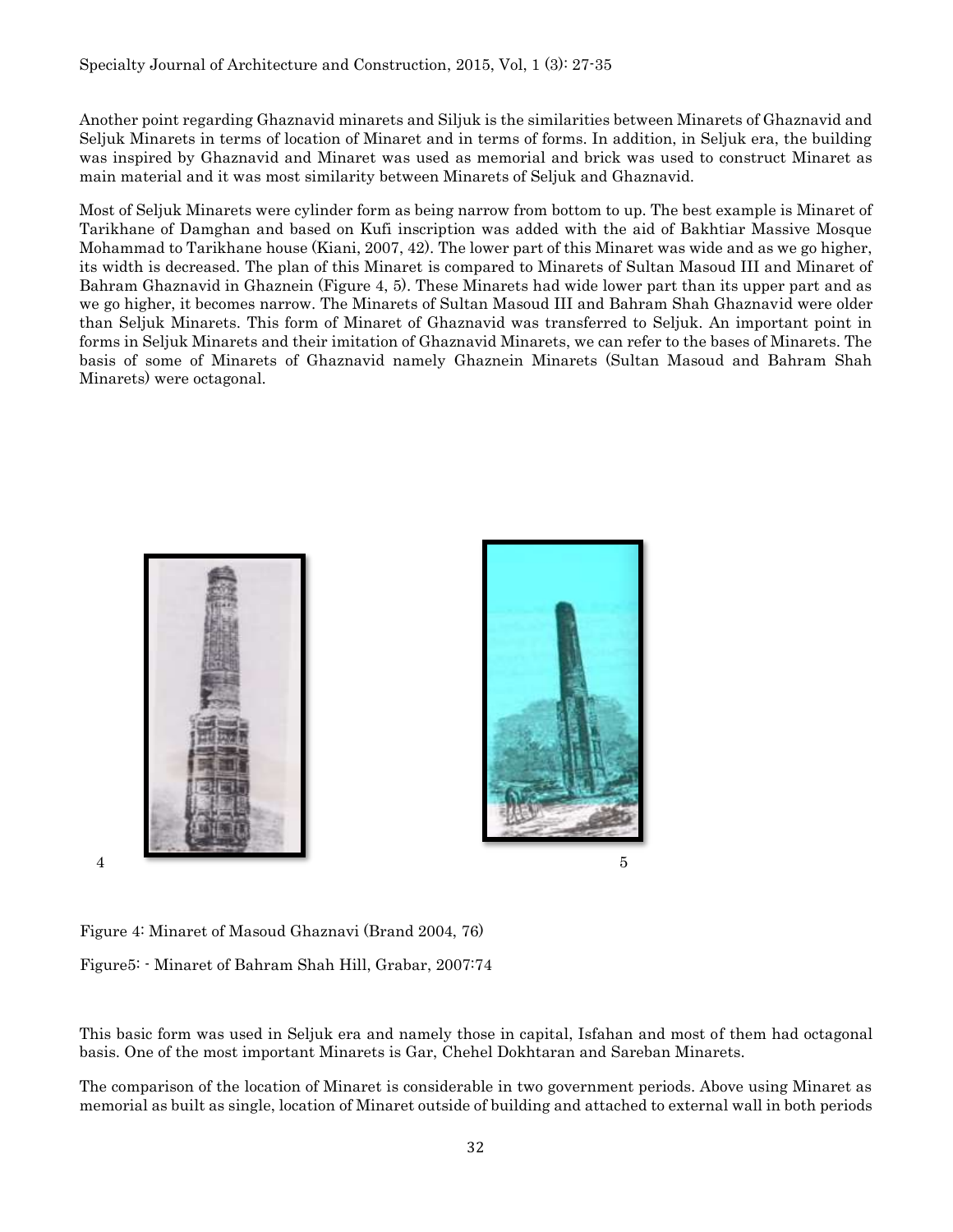is considerable. Such feature is observed in buildings of Ghaznavid era in Sang Bost. The Minaret in Sang Bost is a memorial building and some people attribute it to Sultan Mahmood Ghaznavid and due to high interest to their slave, Ayaz, it was established for his name (Kiani, 2006, 328). IN the southeast, wall works as relying on Minaret were observed and it was as the Minaret was attached to a building (Labaf Khaniki, 1999:44).

This feature was continued in primary works of Seljuk. One of the most important works is Minarets of Massive Mosque of Kashan, Minaret of Damghan Massive Mosque, Minaret of Save Massive Mosque and Minaret of Pamenar Zavare mosque (Figures 6, 7). In all these buildings, Minarets were outside the building and were attached to the external wall. Most of the Minarets were built in Toqrol and Alb Arsalan Seljuk kingdom and primary kings of Seljuk in construction of Minaret imitated Ghaznavid Minarets, the next kings of Seljuk performed some innovations in this regard and applied Minaret as a decorative building in buildings.





Figure 6- Minaret of Saveh Massive Mosque (Hatam, 2011, 53)

Figure 7- Minaret of Massive Mosque of Kashan (Hatam, 2011, 54)

# 5-Plastery

Gypsum was not a decorative instrument in Seljuk era and only in some mosques of this era, Mihrabs were made of Gypsum as in Majid Jami of Nayin, its major part was dedicated to before Seljuk era, but in this era, basic changes were made and beautiful plaster was on mosque. After Islam, icon was not used but in plaster, a combination of faces is found and the artists attempt to revitalize the methods (Pirnia, 2011, 148).

Regarding plaster in Ghaznavid era, we can refer to the interest of kings of this dynasty to plaster and painting on plaster. This issue is proved by the remaining works of this period and based on Beihaghi history, a great discovery in Lashkari Bazar place in Bost, wall paintings of 44 Turkish guards on the lateral walls of court showed that based on Sultan Mahmoud Ghasnavi tradition in festivals and in open space, they took the crown in the presence of four guards (Hilen Brand, 1998, 485). The bodies were full and feet profile. The faces were destroyed in fire of back areas and were in ¾ of profile and with circle around their head. The bodies had short sleeve garment and only the neck was observed and there was a long garment as closed from the left side (Pakbaz, 2010, 51). Also, Beihaghi history refers to gypsum and painting on plaster in Ghaznavid era.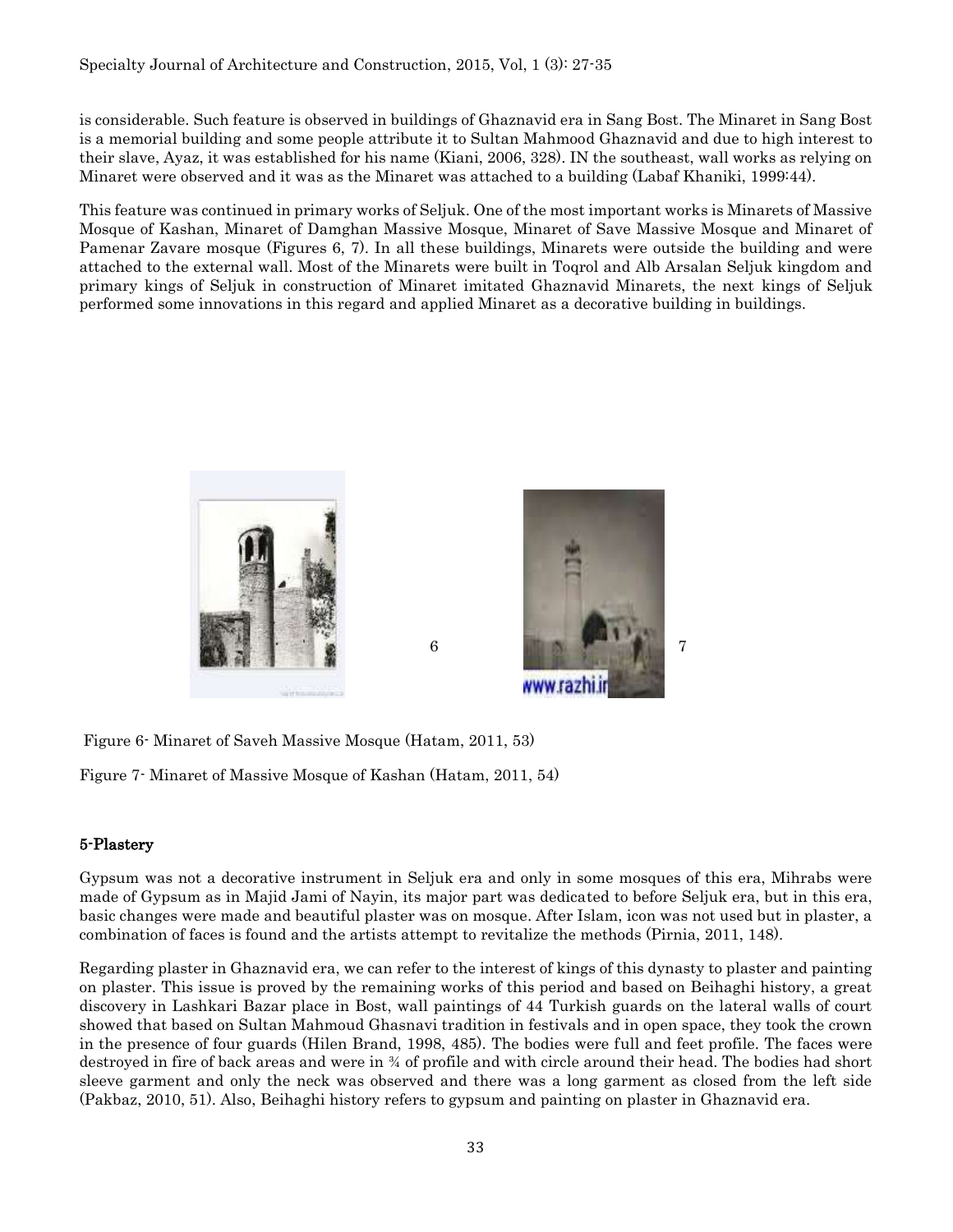In one of the stories, Beihaghi referred to a palace in Harat city with Adnani palace and there was a special house for Sultan Masoud in a corner of Garden to welcome Sultan at noon. The entire house was full of symbols showing most of naked women and men. This house and its images were covered with plaster as Sultan Mahmoud found about them: [He order to cover the walls with plaster as there was no image before and they locked the house] (Beihaghi, 2002, 175).

# **Conclusion**

The remaining works of Ghaznavid era and historical writing of Beihaghi history showed a great architecture in Ghaznavid era. This architecture was not only unique but also it imitated most of architectural elements, Seljuk.

Great book of Beihaghi referred to construction of palaces, mosques, castles and gardens as built by two great kings in Ghaznavid era, Sultan Mahmoud and his son, Sultan Masoud. How a government like Seljuk before being an important government could progress in various artistic fields without any background. Ghaznavid event didn't permit the heads of Seljuk tribe in their government domain and according to Beihaghi history, Seljuk dynasty were obliged to exit the land by Sultan Mahmoud and Masoud. In the late Sultan Masoud government, due to the weakness of this Sultan, they could influence Ghaznavid government and they were influenced by the art of Ghaznavid in architecture and extended this art to west and center of Iran and even it influenced central Asia and it was combined with its art.

Despite similarities between architecture of Ghaznavid and Seljuk and the inspiration of Seljuk by Ghaznavid architecture, many researchers didn't give much importance for architecture and other Islamic era arts before Seljuk era and as we discuss about arts of Islamic era, its early or peak periods are in Seljuk era before Seljuk era, there were many important governments as Samanid and Ghaznavid and they played important role in formation of Islamic era art namely architecture. This role was ignored only due to the lack of adequate evidences of architecture of these periods and it had no effect.

What is stated about Ghaznavid architecture, we can say valuable architecture of Seljuk era reduced importance of architecture of Ghaznavid. In Seljuk era, a type of artistic revolution was formed and this government behaved in various arts to mislead future generation and the name of Seljuk remained in art in great history. We cannot ignore that in Seljuk era, there were great artists and art loving politicians and great kings supported these artists and sometimes the art itself caused that the ministers had conflicts with each other as in Massive Mosque of Isfahan, Nezamolmolk and Taj Molk domes were the result of competition of these two ministers. We cannot ignore architecture of Ghaznavid era and don't consider any effect on Seljuk architecture.

Most of the works of Ghaznavid are outside Iran borders and in current Afghanistan and due to civil war, they are not investigated and this caused that we don't have clear information of architecture.

# References

[1] Etinghausen, R., Graber, A., 2007. Islamic art and architecture (1). 650-1250. Translated by Yaghub Azhand. SAMT publications. Tehran.

[2] Ayatollahi, H., A. 2001Iran book, Art history. Internatioanl publications of Alhoda, Tehran.

[3] Brand, B., 2004. The Islamic art works. Islamic art. Translated by Dr. Mahnaz Shayestefar, Islamic art studies institution. Tehran.

[4] Beihaghi, A., 2002. Beihaghi history, Attempted by Dr. Khalik Khatib Rahbar. 3 Vol. Mahtab publications. Tehran.

[5] Pakbaz, R., 2010. Iran painting (from a long time to current). Zarin publications. Simin. Tehran.